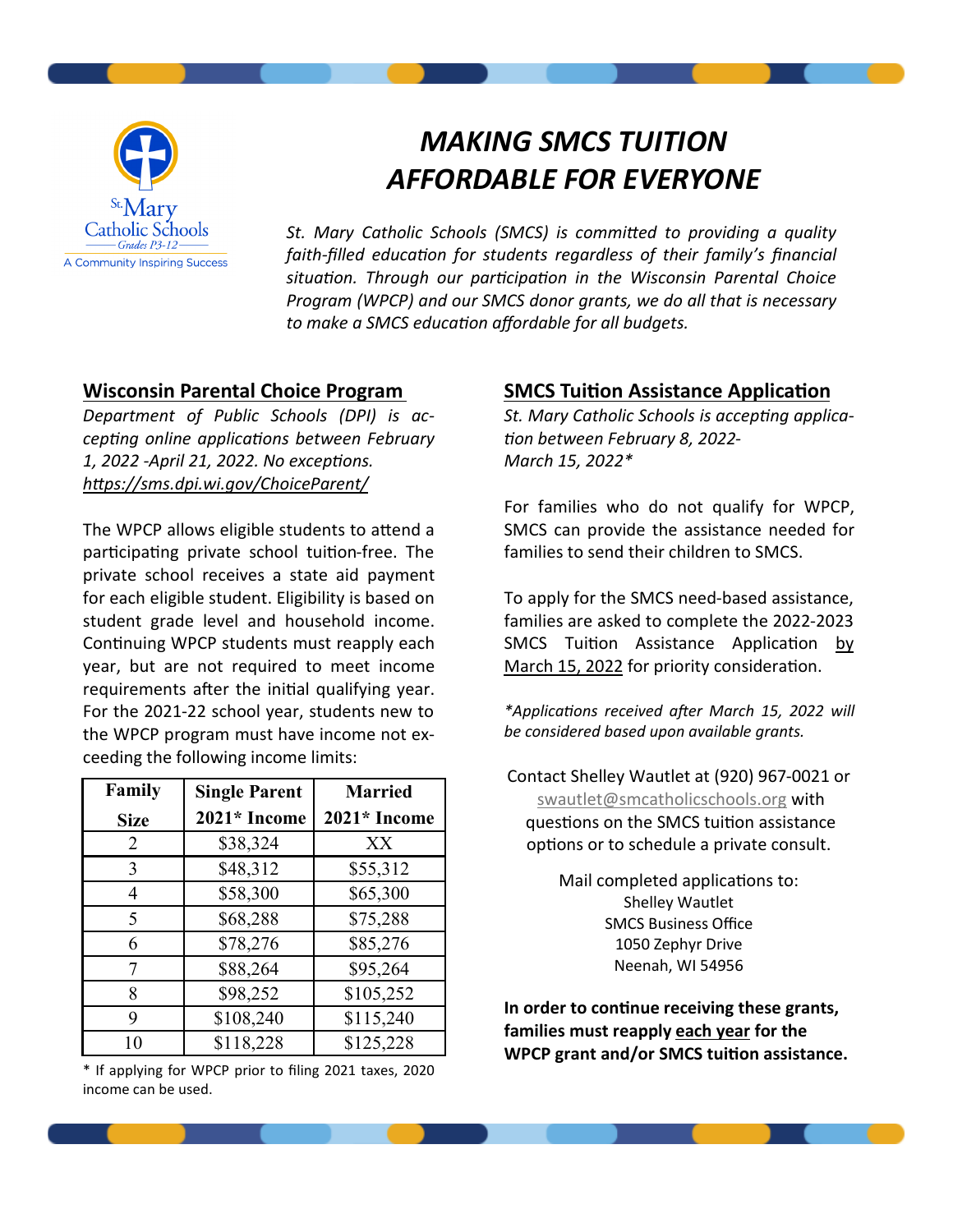

# **2022-2023 SMCS Tuition Assistance Application**

If you are requesting assistance, fill out this form completely and legibly. **You MUST include all W-2's and applicable tax forms and return by March 15, 2022 to be considered for donor provided SMCS tuition assistance funds.**

#### **FINANCIALLY RESPONSIBLE PARTY**

| Father<br>Full Name: <u>Communication of the Communication</u>                                                                                                                                                                 | Mother<br>Full Name: <u>Communication of the Communication</u>                                                                                                                                                                 |
|--------------------------------------------------------------------------------------------------------------------------------------------------------------------------------------------------------------------------------|--------------------------------------------------------------------------------------------------------------------------------------------------------------------------------------------------------------------------------|
| Address: 2008 and 2008 and 2008 and 2008 and 2008 and 2008 and 2008 and 2008 and 2008 and 2008 and 2008 and 20                                                                                                                 | Address:                                                                                                                                                                                                                       |
|                                                                                                                                                                                                                                | Employer: experience and a series of the series of the series of the series of the series of the series of the                                                                                                                 |
|                                                                                                                                                                                                                                |                                                                                                                                                                                                                                |
|                                                                                                                                                                                                                                |                                                                                                                                                                                                                                |
| Religion: experience and the contract of the contract of the contract of the contract of the contract of the contract of the contract of the contract of the contract of the contract of the contract of the contract of the c | Religion: Note and the contract of the contract of the contract of the contract of the contract of the contract of the contract of the contract of the contract of the contract of the contract of the contract of the contrac |
|                                                                                                                                                                                                                                |                                                                                                                                                                                                                                |
|                                                                                                                                                                                                                                |                                                                                                                                                                                                                                |

Marital status (circle): Single / Married / Divorced / Separated

**LIST ALL CHILDREN IN FAMILY**<sup>-</sup> include all children living in household, regardless of age or school attending

| Student Full Name | Age | 2022-2023<br>Grade/Class | 2022-2023<br>School | <b>SMCS Tuition</b><br>if applicable (see below) | <b>WPCP</b><br>Recipient |
|-------------------|-----|--------------------------|---------------------|--------------------------------------------------|--------------------------|
|                   |     |                          |                     |                                                  |                          |
|                   |     |                          |                     |                                                  | ┐                        |
|                   |     |                          |                     |                                                  |                          |
|                   |     |                          |                     |                                                  |                          |
|                   |     |                          |                     |                                                  |                          |
|                   |     |                          |                     |                                                  |                          |
|                   |     |                          |                     |                                                  |                          |
|                   |     |                          |                     |                                                  |                          |

#### **2022-2023 Tuition Rates**

P3 & 4K (3 Half days) — \$1750 P3 & 4K (5 Half days) — \$2230 4K (3 Full days) — \$2780 4K (5 Full days) — \$3530 Grades K-5 — \$3530 Grades 6-8 — \$4750, \$4550 with opt-in grant Grade 9 — \$7620, \$7120 with opt in grant, \$5620 with opt in grant & approved Affordable grant Gr. 10-12 — \$7620, \$7120 with opt in grant WPCP/voucher student, all grade levels — tuition free

*For additional information see Tuition Information Sheet.*

*List additional children or other applicable information here:*

\_\_\_\_\_\_\_\_\_\_\_\_\_\_\_\_\_\_\_\_\_\_\_\_\_\_\_\_\_\_\_\_\_\_\_\_\_\_\_\_\_\_\_\_\_\_\_\_\_\_\_\_\_\_\_\_\_\_\_\_\_\_\_  $\_$  ,  $\_$  ,  $\_$  ,  $\_$  ,  $\_$  ,  $\_$  ,  $\_$  ,  $\_$  ,  $\_$  ,  $\_$  ,  $\_$  ,  $\_$  ,  $\_$  ,  $\_$  ,  $\_$  ,  $\_$  ,  $\_$  ,  $\_$  ,  $\_$ 

 $\_$  ,  $\_$  ,  $\_$  ,  $\_$  ,  $\_$  ,  $\_$  ,  $\_$  ,  $\_$  ,  $\_$  ,  $\_$  ,  $\_$  ,  $\_$  ,  $\_$  ,  $\_$  ,  $\_$  ,  $\_$  ,  $\_$  ,  $\_$  ,  $\_$  $\_$  ,  $\_$  ,  $\_$  ,  $\_$  ,  $\_$  ,  $\_$  ,  $\_$  ,  $\_$  ,  $\_$  ,  $\_$  ,  $\_$  ,  $\_$  ,  $\_$  ,  $\_$  ,  $\_$  ,  $\_$  ,  $\_$  ,  $\_$  ,  $\_$ \_\_\_\_\_\_\_\_\_\_\_\_\_\_\_\_\_\_\_\_\_\_\_\_\_\_\_\_\_\_\_\_\_\_\_\_\_\_\_\_\_\_\_\_\_\_\_\_\_\_\_\_\_\_\_\_\_\_\_\_\_\_\_